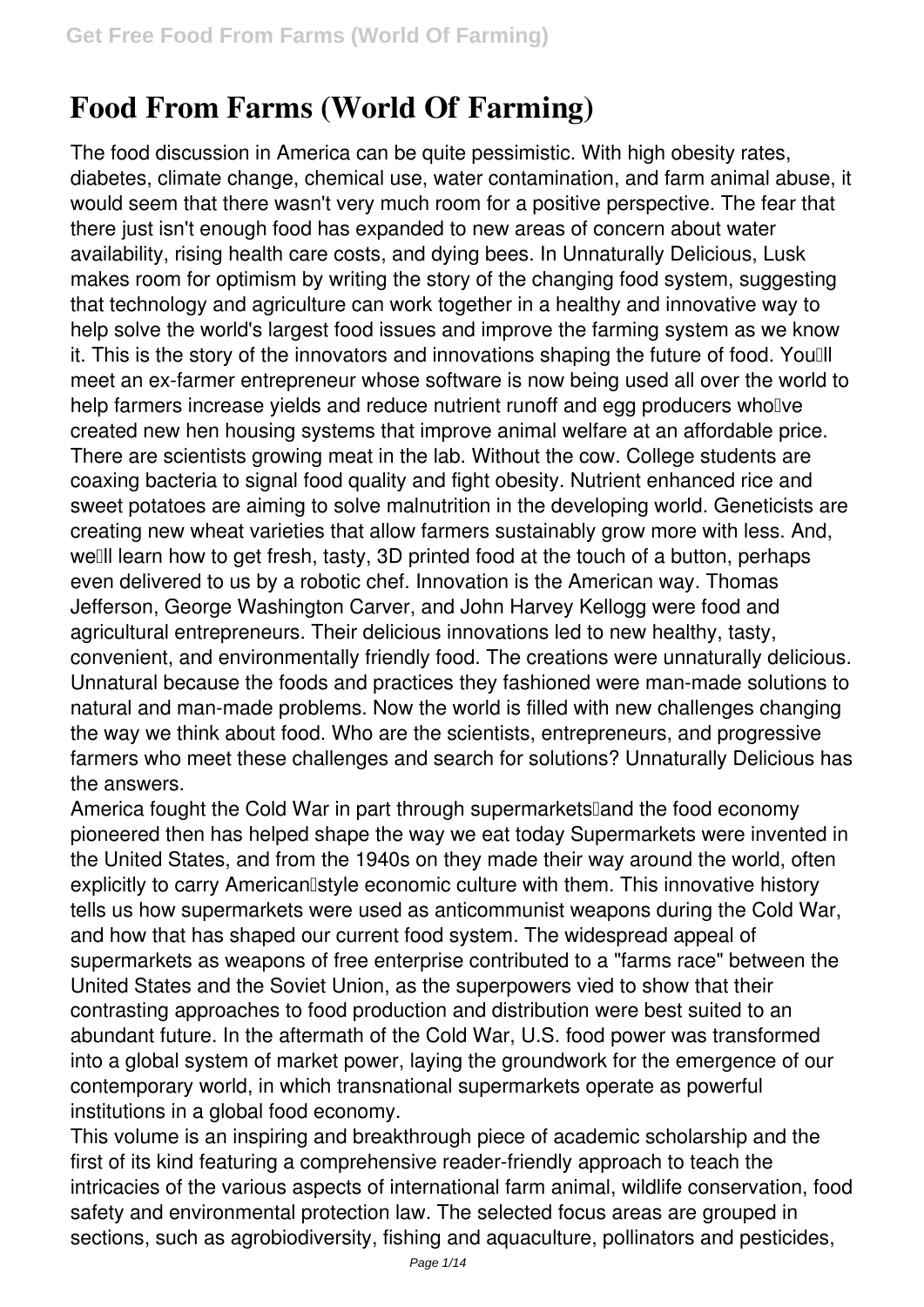soil management, industrial animal production and transportation, and international food trade. Farm animal welfare, environmental protection, biodiversity conservation, and food safety are the core of the selected chapters. Every chapter provides real-world examples to make the complex field easy to understand. With its systematic approach, this book is devoted to anyone interested in the subject, becomes a valuable resource for professionals working in food regulation, and provides a solid foundation for courses and masterlls programs in animal law, environmental policy, food and agriculture law, and regulation of these subjects around the world. Through its emphasis on sustainable food production, this work offers a cutting-edge selection of evolving topics at the heart of the pertinent discourse. As one of its highlights, this books also provides "Tools for Change, I a unique compilation and analysis of laws from the major farm animal product trading nations. With these tools, practitioners, advocates, policy makers and other state-holders are equipped with information to start work toward improving farm animal welfare, wildlife conservation, and food safety through the use of law and policy. New York Times Book Review Editors' Choice An unsettling journey into the disasterbound American food system, and an exploration of possible solutions, from leading food politics commentator and former farmer Tom Philpott. More than a decade after Michael Pollan's game-changing The Omnivore's Dilemma transformed the conversation about what we eat, a combination of global diet trends and corporate interests have put American agriculture into a state of "quiet emergency," from dangerous drought in California--which grows more than 50 percent of the fruits and vegetables we eat--to catastrophic topsoil loss in the "breadbasket" heartland of the United States. Whether or not we take heed, these urgent crises of industrial agriculture will define our future. In Perilous Bounty, veteran journalist and former farmer Tom Philpott explores and exposes the small handful of seed and pesticide corporations, investment funds, and magnates who benefit from the trends that imperil us, with on-theground dispatches featuring the scientists documenting the damage and the farmers and activists who are valiantly and inventively pushing back. Resource scarcity looms on the horizon, but rather than pointing us toward an inevitable doomsday, Philpott shows how the entire wayward ship of American agriculture could be routed away from its path to disaster. He profiles the farmers and communities in the nation's two key growing regions developing resilient, soil-building, water-smart farming practices, and readying for the climate shocks that are already upon us; and he explains how we can help move these methods from the margins to the mainstream. Supermarket USA

Save the Planet: Local Farms and Sustainable Foods

A Natural History of Four Meals

Statistics and Emerging Trends 2008

The Third Plate

Farms and Foods of the Garden State

The Dirty Life

*Where does our food come from? What role do farms play? What's it like to be a farmer? In this charmingly illustrated book, follow a farm throughout the year to discover how the farmer grows fresh and tasty food for us to eat in a sustainable and natural way. Explore the workings of a smallscale, organic family farm and experience the rhythm of farm life. In the spring, visit the chicken coop, till the fields, and tour the farm machinery. When summer comes, plant corn, meet the pollinators, and head to the county fair. In the fall, make pies and preserves, harvest pumpkins, and* Page 2/14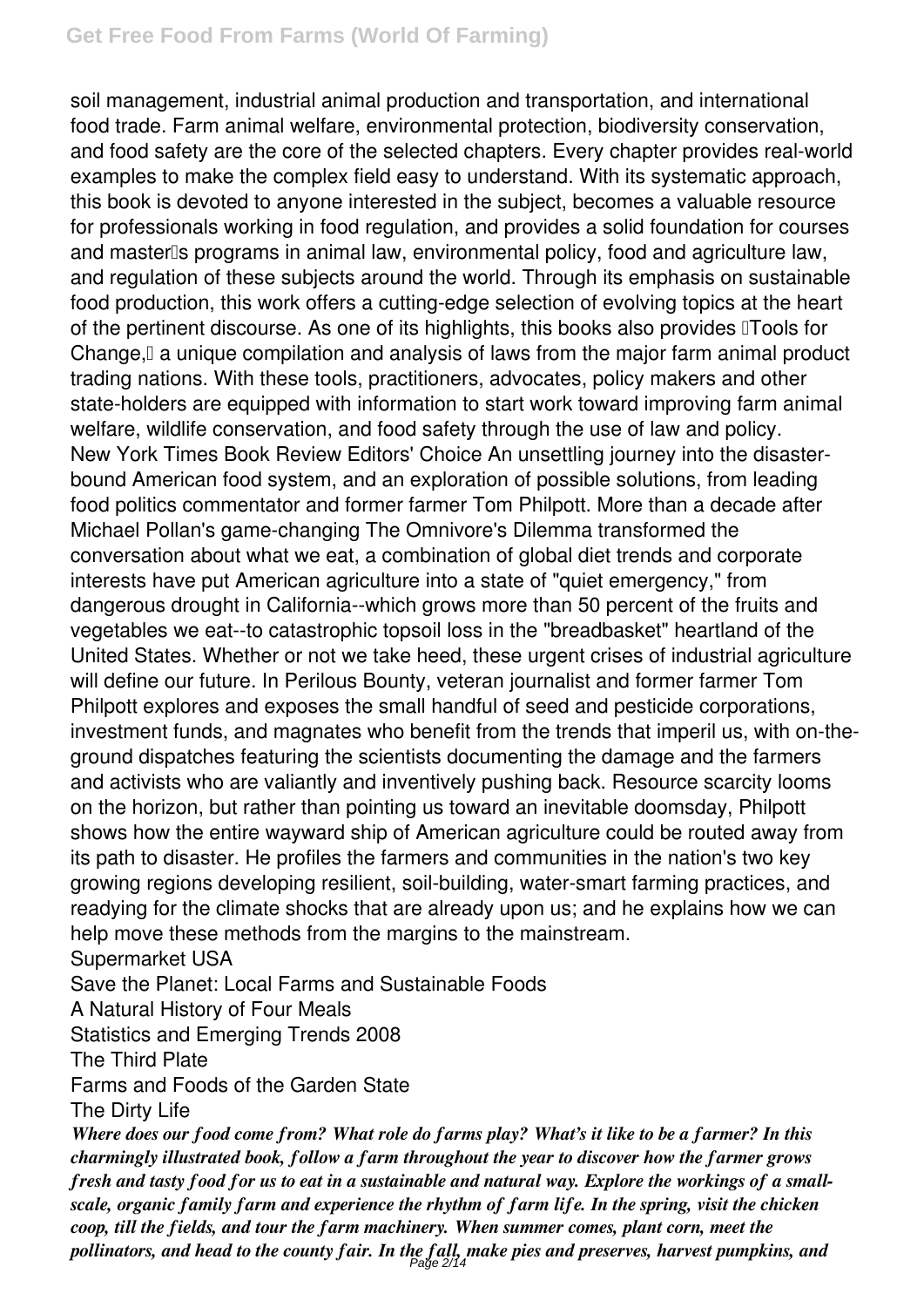*put the fields to sleep. Winter activities include trimming and pruning the orchard, seed shopping, and baking bread. To conclude your year on the farm, learn what you can do to support the farmers who pick our carrots and raise the cows for our milk. A glossary defines key sustainable farming terms. Through this colorful and intimate look at life on a small-scale farm, children will learn not only how the farm feeds us, but how the farmer must feed and care for the farm.*

*This book highlights the potential of school farms to fight hunger and malnutrition by providing access to locally produced, fresh, and healthy food as well as providing young students with educational opportunities to learn, interact with nature, and develop their skills. Hunger is one of the most pressing concerns we face today and there is a clear need to provide alternative sources of food to feed a fast-growing population. School farms offer a sustainable opportunity to produce food locally in order to feed underprivileged students who rely on school meals as an integral part of their daily diet. Approaching the concept of school farms through four themes, Problem, People, Process, and Place, the book shows how they can play an essential role in providing sustainable and healthy food for students, the critical role educational institutions can play in promoting this process, and the positive impact hands-on farming can have on students' mental and physical wellbeing. Utilizing the authors' personal hands-on experiences, and drawing on global case studies, the book provides a theoretical framework and practical guidance to help with the establishment of school farms and community-based gardening projects and an education system which promotes a sustainable and healthy approach to food, agriculture, and the environment. This book will be essential reading for students and scholars of food security, agriculture, healthy and sustainable diets, education for sustainable development, and urban studies. It will also be of great interest to practitioners and policymakers involved in food policy, developing school and community projects, global health and international development, as well as education professionals.*

*The musician and activist offers "a collection of compelling, well-researched essays . . . shining light on the world of agribusiness" and Big Meat (Publishers Weekly). For everyone from omnivores to vegans, this eye-opening guide offers food for thought on today's meat industry. Moby, renowned musician and passionate vegan, and Miyun Park, leading food policy activist, bring together experts from diverse backgrounds including: farming, workers' rights activism, professional athletics, science, environmental sustainability, food business, and animal welfare advocacy. Together, they eloquently lay out how industrial animal agriculture unnecessarily harms workers, communities, the environment, our health, our wallets, and animals. In the tradition of Michael Pollan's The Omnivore's Dilemma, Gristle combines hard-hitting facts with a light touch and includes informative charts and illustrations depicting the stark realities of America's industrial food system. Contributors include: Brendan Brazier Lauren Bush Christine Chavez and Julie Chavez Rodriguez Michael Greger, MD Sara Kubersky and Tom O'Hagan Frances Moore Lappé and Anna Lappé John Mackey Danielle Nierenberg and Meredith Niles Wayne Pacelle Paul and Phyllis Willis*

*In her late 40s, Beth Hoffman decided to upend her comfortable life as a professor and journalist to move to her husband's family ranch in Iowa--all for the dream of becoming a farmer. There was just one problem: money. Half of America's two million farms made less than \$300 in 2019, and many struggle just to stay afloat. Bet the Farm chronicles this struggle through Beth's eyes. She must contend with her father-in-law, who is reluctant to hand over control of the land. Growing oats is good for the environment but ends up being very bad for the wallet. And finding somewhere, in the midst of COVID-19, to slaughter grass finished beef is a nightmare. If Beth can't make it, how can farmers who confront racism, lack access to land, or don't have other jobs to fall back on hack it? Bet the Farm is a first-hand account of the perils of farming today and a personal exploration of more just and sustainable ways of producing food.*

*Food, Farms, and Community*

*The Pioneer Magazine of Farm Engineering*

*Farm Sanctuary*

*International Farm Animal, Wildlife and Food Safety Law*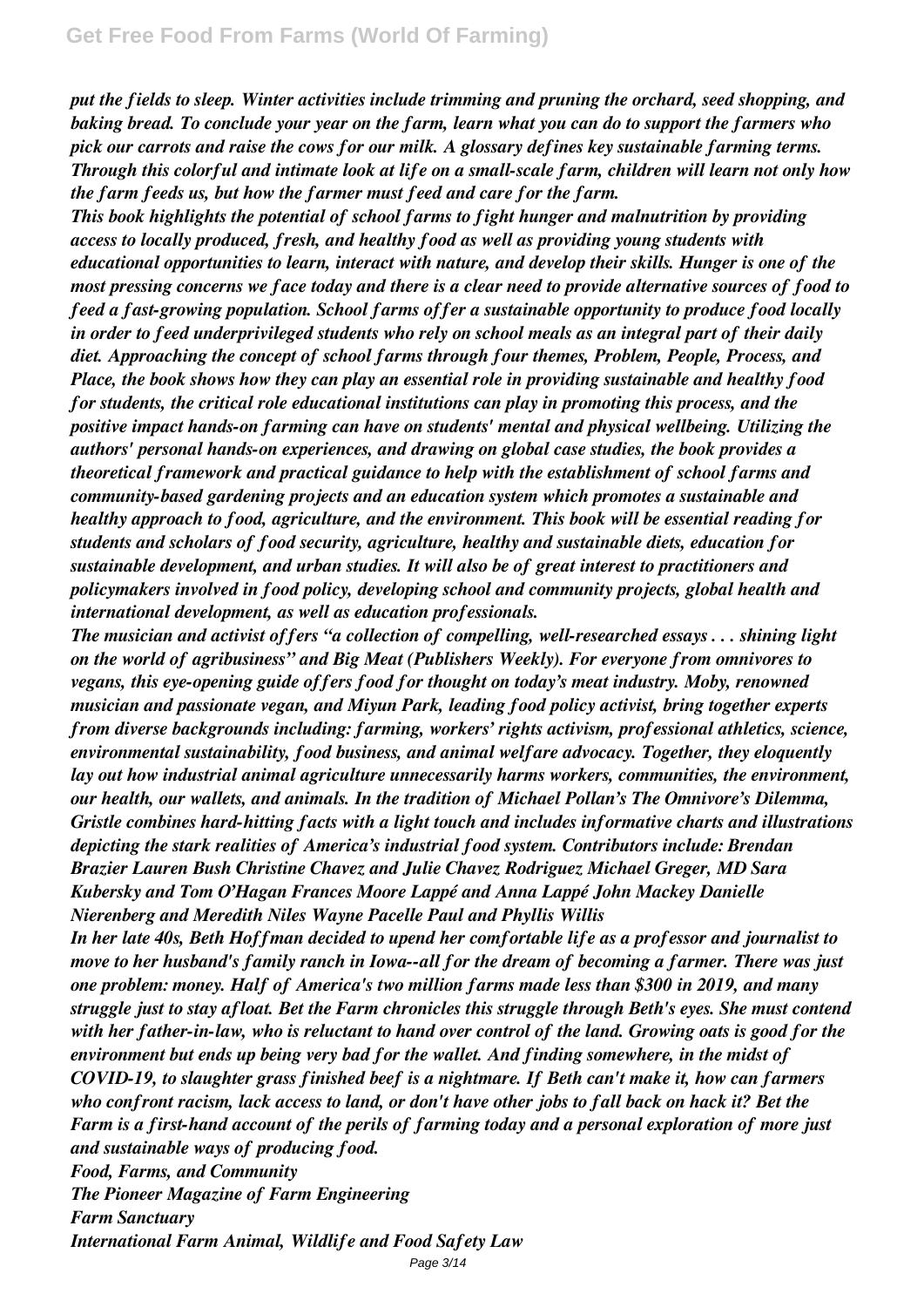## *A Framework for Assessing Effects of the Food System*

#### *A Memoir of Farming, Food, and Love*

#### *Before We Eat: From Farm to Table (2nd Edition)*

"Not since Michael Pollan has such a powerful storyteller emerged to reform American food." —The Washington Post Today's optimistic farm-totable food culture has a dark secret: the local food movement has failed to change how we eat. It has also offered a false promise for the future of food. In his visionary New York Times–bestselling book, chef Dan Barber, recently showcased on Netflix's Chef's Table, offers a radical new way of thinking about food that will heal the land and taste good, too. Looking to the detrimental cooking of our past, and the misguided dining of our present, Barber points to a future "third plate": a new form of American eating where good farming and good food intersect. Barber's The Third Plate charts a bright path forward for eaters and chefs alike, daring everyone to imagine a future for our national cuisine that is as sustainable as it is delicious. Could there ever be an alternative stock exchange dedicated to slow, small, and local? Could a million American families get their food from CSAs? What if you had to invest 50 percent of your assets within 50 miles of where you live?Such questions-at the heart of slow moneyrepresent the first steps on our path to a new economy. Inquiries into the Nature of Slow Money presents an essential new strategy for investing in local food systems and introduces a group of fiduciary activists who are exploring what should come after industrial finance and industrial agriculture. Theirs is a vision for investing that puts soil fertility into return-on-investment calculations and serves people and place as much at it serves industry sectors and markets. Leading the charge is Woody Tasch-whose decades of work as a venture capitalist, foundation treasurer, and entrepreneur now shed new light on a truer, more beautiful, more prudent kind of fiduciary responsibility. He offers an alternative vision to the dusty old industrial concepts of the nineteenth and twentieth centuries when dollars, and the businesses they financed, lost their connection to place; slow money, on the other hand, is firmly rooted in the new economic, social, and environmental realities of the 21st century. Inquiries into the Nature of Slow Money is a call to action for designing capital markets built around not extraction and consumption but preservation and restoration. Is it a movement or is it an investment strategy? Yes.

"Anyone who eats should read this book: You will come to the table with new appreciation for the intersections between race and food ... . powerful."—Anna Lappé, author of Diet for a Hot Planet The growing trend of organic farming and homesteading is changing the way the farmer is portrayed in mainstream media, and yet, farmers of color are still largely left out of the picture. The Color of Food seeks to rectify this. By recognizing the critical issues that lie at the intersection of race and food, this stunning collection of portraits and stories challenges the status quo of agrarian identity. Author, photographer, and biracial farmer Natasha Bowens' quest to explore her own roots in the soil leads her to unearth a larger story, weaving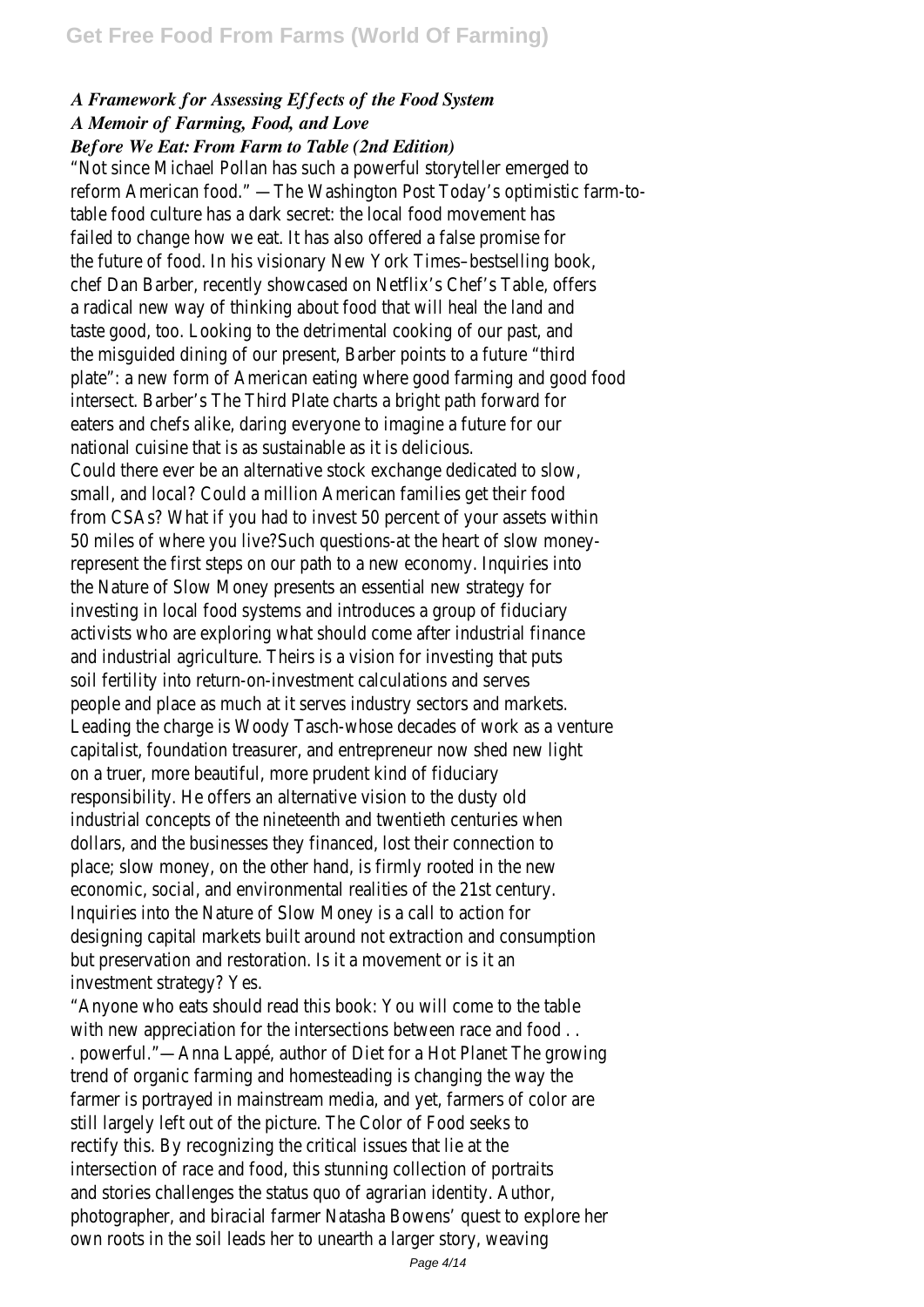together the seemingly forgotten history of agriculture for people of color, the issues they face today, and the culture and resilience they bring to food and farming. The Color of Food teaches us that the food and farm movement is about more than buying local and protecting our soil. It is about preserving culture and community, digging deeply into the places we've overlooked, and honoring those who have come before us. Blending storytelling, photography, oral history, and unique insight, these pages remind us that true food sovereignty means a place at the table for everyone. "Natasha Bowens, through her compelling stories and powerful images of a rainbow of farmers, reminds us that the industrialization of our food system and the oppression of our people—two sides of the same coin—will, if not confronted, sow the seeds of our own destruction."—Mark Winne, author of Food Town, USA

In 1920, 14 percent of all land-owning US farmers were black. Today less than 2 percent of farms are controlled by black people--a loss of over 14 million acres and the result of discrimination and dispossession. While farm management is among the whitest of professions, farm labor is predominantly brown and exploited, and people of color disproportionately live in "food apartheid" neighborhoods and suffer from diet-related illness. The system is built on stolen land and stolen labor and needs a redesign. Farming While Black is the first comprehensive "how to" guide for aspiring African-heritage growers to reclaim their dignity as agriculturists and for all farmers to understand the distinct, technical contributions of African-heritage people to sustainable agriculture. At Soul Fire Farm, author Leah Penniman co-created the Black and Latinx Farmers Immersion (BLFI) program as a container for new farmers to share growing skills in a culturally relevant and supportive environment led by people of color. Farming While Black organizes and expands upon the curriculum of the BLFI to provide readers with a concise guide to all aspects of small-scale farming, from business planning to preserving the harvest. Throughout the chapters Penniman uplifts the wisdom of the African diasporic farmers and activists whose work informs the techniques described--from whole farm planning, soil fertility, seed selection, and agroecology, to using whole foods in culturally appropriate recipes, sharing stories of ancestors, and tools for healing from the trauma associated with slavery and economic exploitation on the land. Woven throughout the book is the story of Soul Fire Farm, a national leader in the food justice movement. The technical information is designed for farmers and gardeners with beginning to intermediate experience. For those with more experience, the book provides a fresh lens on practices that may have been taken for granted as ahistorical or strictly European. Black ancestors and contemporaries have always been leaders--and continue to lead--in the sustainable agriculture and food justice movements. It is time for all of us to listen.

Women Innovators in California Agtech Food, Farms, and Solidarity The Fate of Food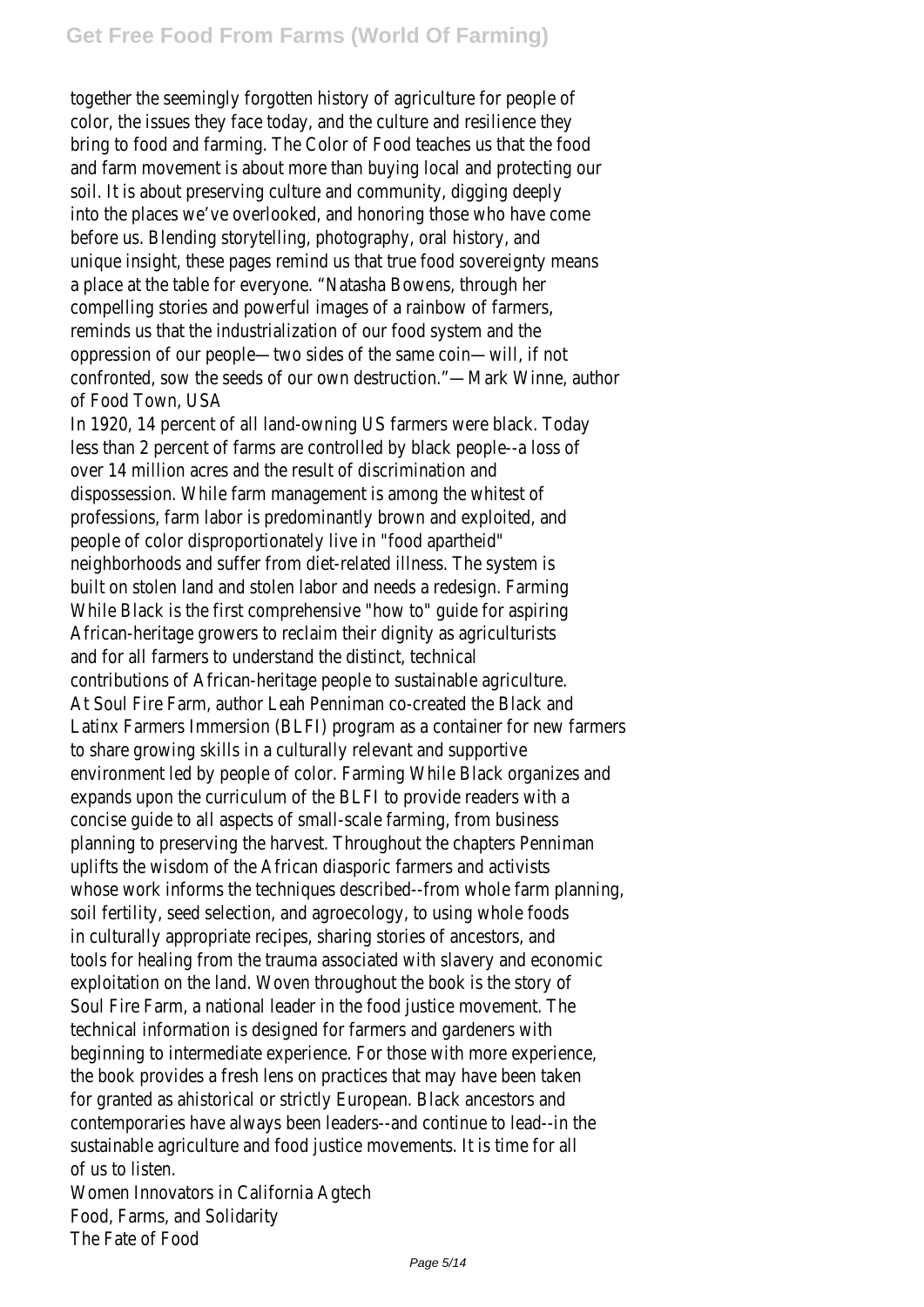#### Investing as if Food, Farms, and Fertility Mattered Our Ten Years on the Front Lines of the Good Food Revolution World Food

Follow a family farm through all four seasons

*The Bec Hellouin model for growing food, sequestering carbon, creating jobs, and increasing biodiversity without using fossil fuels When Charles and Perrine Hervé-Gruyer set out to create their farm in an historic Normandy village, they had no idea just how much their lives would change. Neither one had ever farmed before. Charles had been circumnavigating the globe by sail, operating a floating school that taught students about ecology and indigenous cultures. Perrine had been an international lawyer in Japan. Each had returned to France to start a new life. Eventually, Perrine joined Charles in Normandy, and Le Ferme du Bec Hellouin was born. Since then the farm has become a celebrated model of innovative, ecological agriculture in Europe, connected to national and international organizations addressing food security, heralded by celebrity chefs as well as the Slow Food movement, and featured in the inspiring 2016 César Award-winning documentary, Demain (Tomorrow). Miraculous Abundance is the eloquent tale of the couple's evolution from creating a farm to sustain their family to delving into an experiment in how to grow the most food possible, in the most ecological way possible, and create a farm model that can carry us into a post-carbon future--when oil is no longer moving goods and services, energy is scarcer, and localization is a must. Today, the farm produces a variety of vegetables using a mix of permaculture, bio-intensive, fourseason, and natural farming techniques--as well as techniques gleaned from native cultures around the world. It has some animals for eggs and milk, horses for farming, a welcome center, a farm store, a permaculture school, a bread oven for artisan breads, greenhouses, a cidery, and a forge. It has also become the site of research focusing on how small organic farms like theirs might confront Europe's (and the world's) projected food crisis. But in this honest and engaging account of the trials and joys of their uncompromising effort, readers meet two people who are farming the future as much as they are farming their land. They envision farms like theirs someday being the hub for a host of other businesses that can drive rural communities--from bread makers and grain millers to animal care givers and other tradespeople. Market farmers and home gardeners alike will find much in these pages, but so will those who've never picked up a hoe. The couple's account of their quest to design an almost Edenlike farm, hone their practices, and find new ways to feed the world is an inspiring tale. It is also a love letter to a future in which people increasingly live in rural communities that rely on traditional skills, locally created and purveyed goods and services, renewable energy, and greater local governance, but are also connected to the larger world. A comprehensive look at food production and consumption worldwide This global overview of agriculture discusses all of the primary aspects of food production and relates that information to human nutritional needs. It covers everything from food crop production to food preparation. Beginning with a detailed description of representative farms in different climates, World Food: Production and Use: Describes how and where food is produced and who produces it Compares and contrasts different farming systems and describes how local culture and environment influence food production and use Contains detailed information on human nutrition Features specific information on: grain crops; vegetables; root crops; fruits, berries and nuts; and farm animals and fish Discusses factors that impact food production, including weather, soil, fertility, and water Includes a chapter on increasing food supplies Addresses some of the issues surrounding Genetically-Modified Organisms (GMOs) Complete with a CD-ROM with color graphs, tables, and pictures, this is an ideal textbook for courses on world food systems in agriculture, agronomy, crop science, and food science programs. It is also an excellent resource for professionals working in agricultural or international development, relief agencies, or volunteer organizations such as the Peace Corps. Note: CD-ROM/DVD and other supplementary materials are not included as part of eBook file. Food from FarmsHeinemann-Raintree Library*

*This "must-read" memoir of human-scale agriculture offers an insider's view of today's food system by a leading voice in sustainable farming (Daniel Boulud). After years of working at the ends of the earth in human rights and development, Brent Preston and his wife were die-hard city dwellers. But when their second child arrived, the shine came off urban living. In 2003 they bought a hundred acres and a rundown*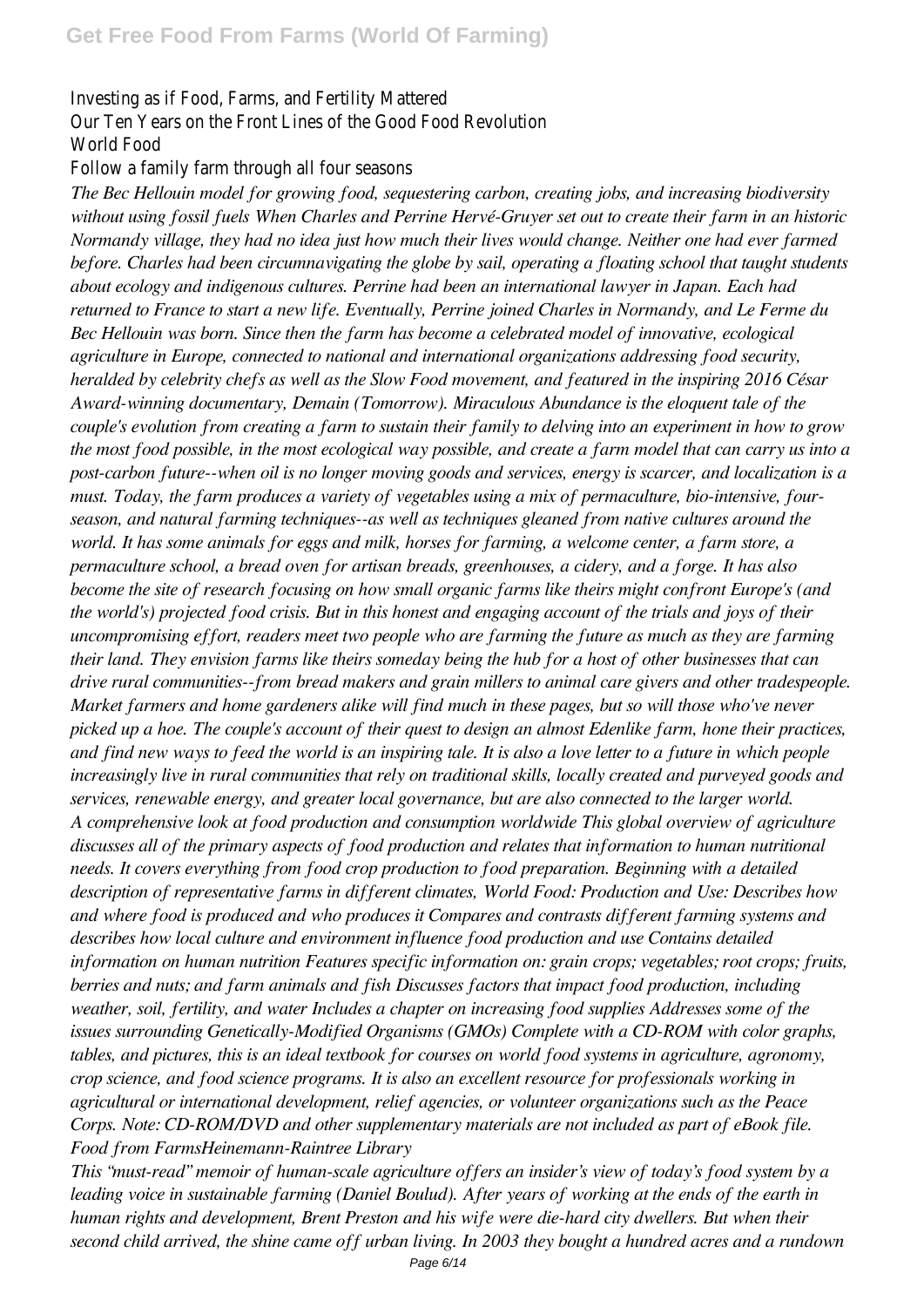*farmhouse, determined to build a farm that would sustain their family, nourish their community, heal their environment—and turn a profit. The New Farm is Preston's memoir of a decade of toil and perseverance. Farming is a complex and precarious business, and they made plenty of mistakes along the way. But as they learned how to grow food, and to succeed at the business of farming, they also found that a small, sustainable, organic farm could be an engine for change, a path to a more just and sustainable food system. Today, The New Farm supplies top restaurants, supports community food banks, hosts events with leading chefs, and grows extraordinary produce. Told with humor and heart, The New Farm is a joy, a passionate book by an important new voice.*

*Gristle*

*School Farms*

*How Science and Technology are Serving Up Super Foods to Save the World World of Farming Exploring Food Systems The Dollars and Sense of Growing Food in America The Vertical Farm*

This series introduces children to the animals, plants, and activities on a farm. The simple text and pictures take students on a tour of the farm, showing the jobs that must be done, the changing seasons, and how food gets from the farm to your plate. Chaia Heller follows one of France's largest farmers' unions as it joins with peasants internationally to contest the hegemony of genetically modified foods, free trade, and industrial agriculture.

A founder of an organization dedicated to promoting the compassionate treatment of animals and combating factory farming addresses key questions about the ethics of breeding animals for food, exposing inhumane practices utilized by typical foodproduction companies. Reprint. 25,000 first printing.

This second in Hippocrene's line of state cookbooks is a comprehensive look at the incredibly diverse and bountiful state of New Jersey. The author captures the essence of the Garden State by profiling some of its most interesting farms, including a vineyard, a buffalo ranch, and a trout hatchery. More than 100 simple easy-to-follow recipes feature products from the profiled farms, making the direct but often overlooked connection between farmers and cooks. Recipes such as Chicken Vindaloo, Italian style stewed Peppers, and Portuguese Kale Soup also reflect New Jersey's ethnic diversity. An ingredients glossary and a shopping guide are also included.

### Farming While Black

Soul Fire Farm's Practical Guide to Liberation on the Land

Feeding and Educating Children

Changing Hearts and Minds About Animals and Food

### The Omnivore's Dilemma

### The World Around Us

# French Farmers Challenge Industrial Agriculture and Genetically Modified Crops

Can we talk about agriculture? -- Confinement, concentration, and integration: what is industrial agriculture? -- It all started in Delmarva -- The "chickenization" of the world -- The coming of the drugs -- When you look at a screen, do you see lattices or holes? -- Antimicrobial resistance: how agriculture ended the antimicrobial era -- Collateral damage: taking and putting -- Have a cup of coffee and pray -- Food safety: redesigning products or consumers? -- Can we feed the world? -- A path forward, not backward

By 2050, we will have ten billion mouths to feed in a world profoundly altered by environmental Page 7/14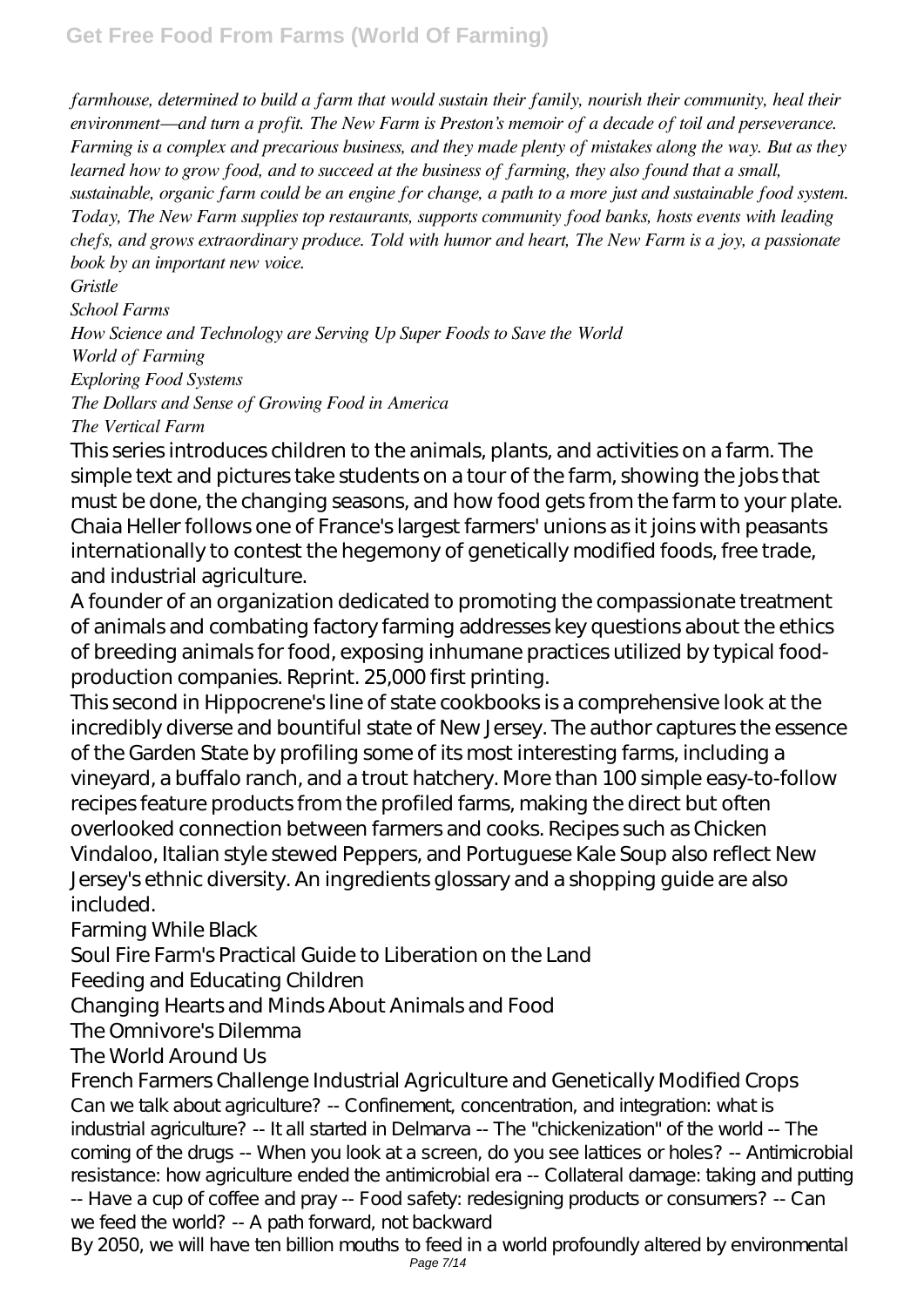change. How will we meet this challenge? In How to Feed the World, a diverse group of experts from Purdue University break down this crucial question by tackling big issues one-byone. Covering population, water, land, climate change, technology, food systems, trade, food waste and loss, health, social buy-in, communication, and equal access to food, the book reveals a complex web of challenges. Contributors unite from different perspectives and disciplines, ranging from agronomy and hydrology to economics. The resulting collection is an accessible but wide-ranging look at the modern food system.

Chickenizing Farms and Food explores the limits of some popular alternatives to industrial farming, including organic production, nonmeat diets, locavorism, and small-scale agriculture. Silbergeld's provocative but pragmatic call to action is tempered by real challenges: how can we ensure a safe and accessible food system that can feed everyone, including consumers in developing countries with new tastes for western diets, without hurting workers, sickening consumers, and undermining some of our most powerful medicines?

An exciting look at how women entrepreneurs are transforming agriculture through high technology. 21st-century agriculture is now on the cutting edge of technological innovation. Drones, AI, sophisticated soil sensors, data analytics, blockchain, and robotics are transforming agriculture into the growing field of agtech. And women entrepreneurs are the driving spirits making this transformation happen. From Farms to Incubators presents inspiring stories of how women entrepreneurs from diverse cultural and ethnic backgrounds are leading the agtech revolution. Each agribusiness leader profiled in From Farms to Incubators tells her own story of how she used agtech innovation to solve specific business problems and succeed. These business cases demonstrate the influence of female innovation, the new technologies applied to agribusiness problems, and the career opportunities young women can find in agribusiness. From Farms to Incubators also documents the sweeping changes happening in American food production. Growers in the United States and around the world face rising challenges, including climate change, limited water and land supply, uncertainties in immigration policy, a severe labor shortage, and the problem of feeding a rising population estimated at 9 billion in 2050. The entrepreneurs profiled in From Farms to Incubators are the new leaders in tackling these problems through tech innovation. The women profiled speak frankly on the advantages and drawbacks of technological solutions to agriculture and offers lessons in making technology productive in real work. Offering both exhilarating role models for young women seeking high technology careers and a provocative glimpse into the future of food production, From Farms to Incubators documents how women leaders are profitably disrupting the world's oldest industry.

A New Jersey Cookbook

A Slow Food Manifesto

Stories of Race, Resilience and Farming

The Dairy Good Cookbook: Everyday Comfort Food from America's Dairy Farm Families How to Feed the World

The Farm That Feeds Us

The Looming Collapse of American Farming and How We Can Prevent It

"Outstanding . . . a wide-ranging invitation to think through the moral ramifications of our eating habits." —The New Yorker One of the New York Times Book Review's Ten Best Books of the Year and Winner of the James Beard Award Author of How to Change Your Mind and the #1 New York Times Bestseller In Defense of Food and Food Rules What should we have for dinner? Ten years ago, Michael Pollan confronted us with this seemingly simple question and, with The Omnivore's Dilemma, his brilliant and eye-opening exploration of our food choices, demonstrated that how we answer it today may determine not only our health but our survival as a species. In we answer it today may determine not only our health but our survival as a species. In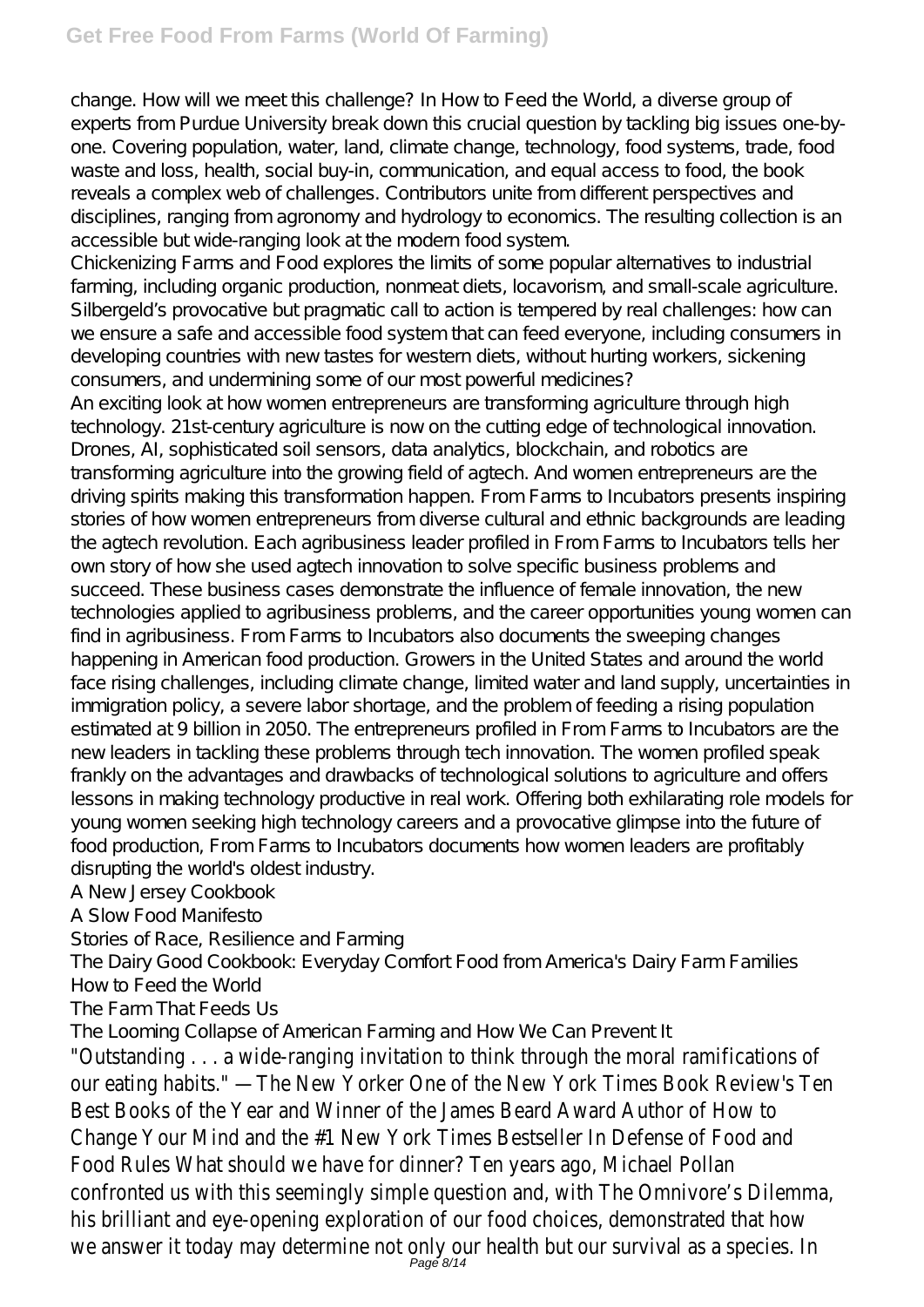the years since, Pollan's revolutionary examination has changed the way Americans think about food. Bringing wide attention to the little-known but vitally important dimensions of food and agriculture in America, Pollan launched a national conversation about what we eat and the profound consequences that even the simplest everyday food choices have on both ourselves and the natural world. Ten years later, The Omnivore's Dilemma continues to transform the way Americans think about the politics, perils, and pleasures of eating.

Where does your food come from? Could it be from a farm, your garden, or even the sea? There are a lot of food sources, and many of them are unique, such as the desert, a mountainside, or an urban garden. Learn about some very unusual places around the world where we get our food.

From chef and food activist Alice Waters, an impassioned plea for a radical reconsideration of the way each and every one of us cooks and eats In We Are What We Eat, Alice Waters urges us to take up the mantle of slow food culture, the philosophy at the core of her life's work. When Waters first opened Chez Panisse in 1971, she did so with the intention of feeding people good food during a time of political turmoil. Customers responded to the locally sourced organic ingredients, to the dishes made by hand, and to the welcoming hospitality that infused the small space—human qualities that were disappearing from a country increasingly seduced by takeout, frozen dinners, and prepackaged ingredients. Waters came to see that the phenomenon of fast food culture, which prioritized cheapness, availability, and speed, was not only ruining our health, but also dehumanizing the ways we live and relate to one another. Over years of working with regional farmers, Waters and her partners learned how geography and seasonal fluctuations affect the ingredients on the menu, as well as about the dangers of pesticides, the plight of fieldworkers, and the social, economic, and environmental threats posed by industrial farming and food distribution. So many of the serious problems we face in the world today—from illness, to social unrest, to economic disparity, and environmental degradation—are all, at their core, connected to food. Fortunately, there is an antidote. Waters argues that by eating in a "slow food way," each of us—like the community around her restaurant—can be empowered to prioritize and nurture a different kind of culture, one that champions values such as biodiversity, seasonality, stewardship, and pleasure in work. This is a declaration of action against fast food values, and a working theory about what we can do to change the course. As Waters makes clear, every decision we make about what we put in our mouths affects not only our bodies but also the world at large—our families, our communities, and our environment. We have the power to choose what we eat, and we have the potential for individual and global transformation—simply by shifting our relationship to food. All it takes is a taste.

How we produce and consume food has a bigger impact on Americans' well-being than any other human activity. The food industry is the largest sector of our economy; food touches everything from our health to the environment, climate change, economic inequality, and the federal budget. From the earliest developments of agriculture, a major goal has been to attain sufficient foods that provide the energy and the nutrients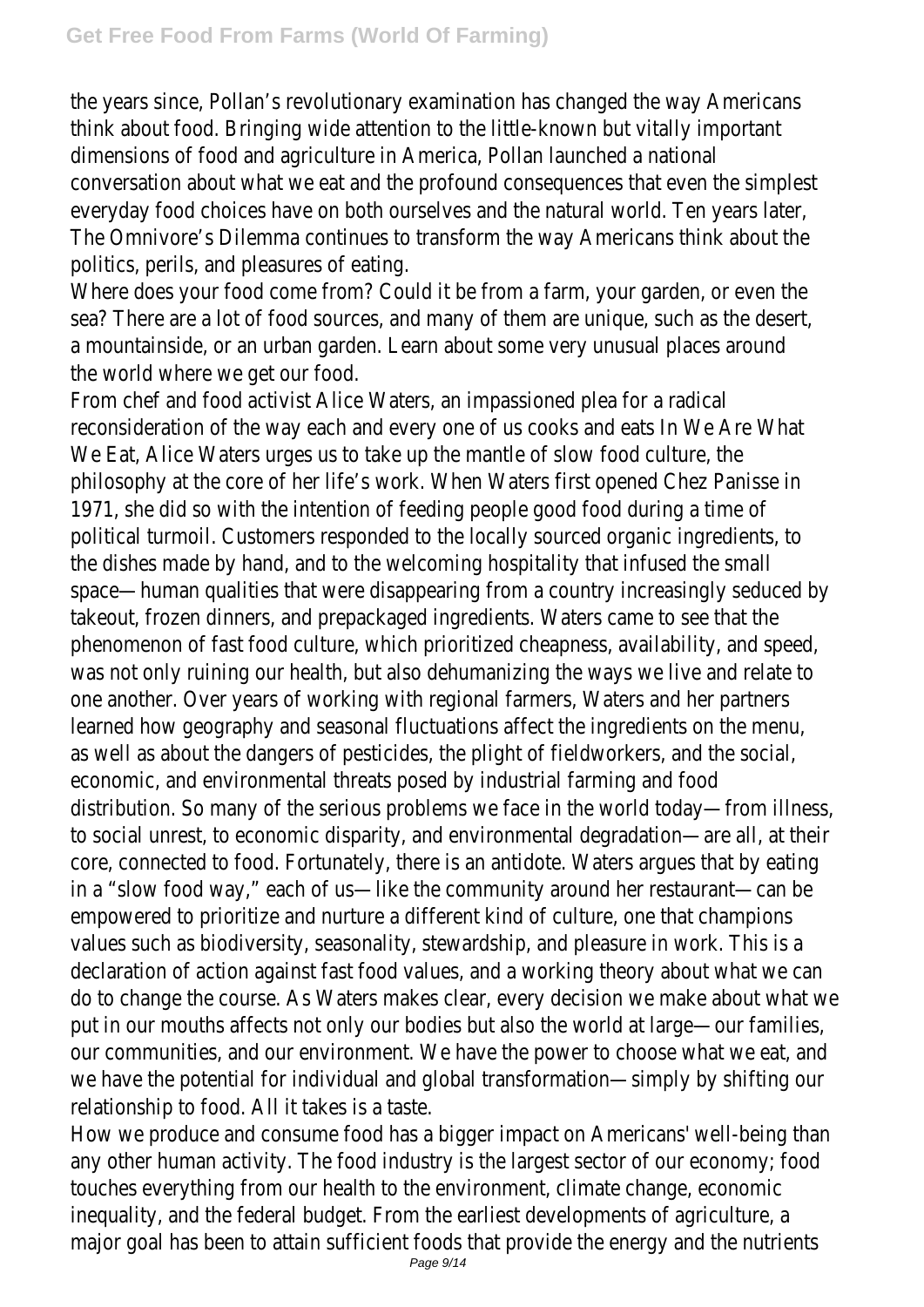### **Get Free Food From Farms (World Of Farming)**

needed for a healthy, active life. Over time, food production, processing, marketing, and consumption have evolved and become highly complex. The challenges of improving the food system in the 21st century will require systemic approaches that take full account of social, economic, ecological, and evolutionary factors. Policy or business interventions involving a segment of the food system often have consequences beyond the original issue the intervention was meant to address. A Framework for Assessing Effects of the Food System develops an analytical framework for assessing effects associated with the ways in which food is grown, processed, distributed, marketed, retailed, and consumed in the United States. The framework will allow users to recognize effects across the full food system, consider all domains and dimensions of effects, account for systems dynamics and complexities, and choose appropriate methods for analysis. This report provides example applications of the framework based on complex questions that are currently under debate: consumption of a healthy and safe diet, food security, animal welfare, and preserving the environment and its resources. A Framework for Assessing Effects of the Food System describes the U.S. food system and provides a brief history of its evolution into the current system. This report identifies some of the real and potential implications of the current system in terms of its health, environmental, and socioeconomic effects along with a sense for the complexities of the system, potential metrics, and some of the data needs that are required to assess the effects. The overview of the food system and the framework described in this report will be an essential resource for decision makers, researchers, and others to examine the possible impacts of alternative policies or agricultural or food processing practices.

Inquiries into the Nature of Slow Money

The Color of Food

Organic Farming, Genetics, and the Future of Food

Bet the Farm

What We'll Eat in a Bigger, Hotter, Smarter World

Unnaturally Delicious

Production and Use

"The vertical farm is a world-changing innovation whose time has come. Dickson Despommier's visionary book provides a blueprint for securing the world's food supply and at the same time solving one of the gravest environmental crises facing us today."--Sting Imagine a world where every town has their own local food source, grown in the safest way possible, where no drop of water or particle of light is wasted, and where a simple elevator ride can transport you to nature's grocery store - imagine the world of the vertical farm. When Columbia professor Dickson Despommier set out to solve America's food, water, and energy crises, he didn't just think big he thought up. Despommier's stroke of genius, the vertical farm, has excited scientists, architects, and politicians around the globe. Now, in this groundbreaking book, Despommier explains how the vertical farm will have an incredible impact on changing the face of this planet for future generations. Despommier takes readers on an incredible journey inside the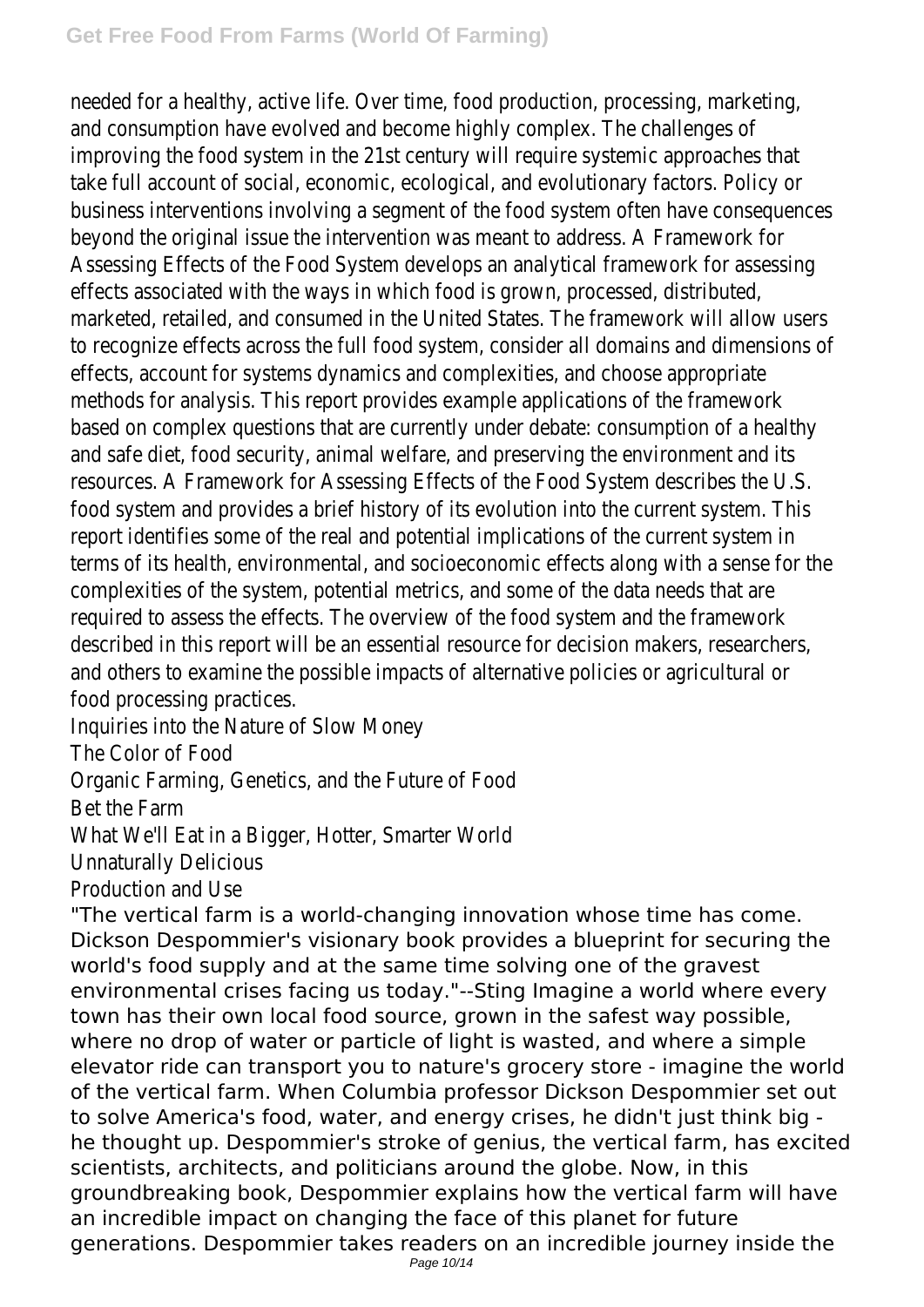vertical farm, buildings filled with fruits and vegetables that will provide local food sources for entire cities. Vertical farms will allow us to: - Grow food 24 hours a day, 365 days a year - Protect crops from unpredictable and harmful weather - Re-use water collected from the indoor environment - Provide jobs for residents - Eliminate use of pesticides, fertilizers, or herbicides - Drastically reduce dependence on fossil fuels - Prevent crop loss due to shipping or storage - Stop agricultural runoff Vertical farms can be built in abandoned buildings and on deserted lots, transforming our cities into urban landscapes which will provide fresh food grown and harvested just around the corner. Possibly the most important aspect of vertical farms is that they can built by nations with little or no arable land, transforming nations which are currently unable to farm into top food producers. In the tradition of the bestselling The World Without Us, The Vertical Farm is a completely original landmark work destined to become an instant classic.

A guide to the many ways of farming throughout the world, and how both local and environmental conditions affect farming choices.

The Dairy Good Cookbook is a celebration of the world of the 47,000 dairy farm families and their contributions to American life. The 115 recipes showcase the taste of dairy in many forms, from cheese to yogurt, milk, and butter. The book gives a unique perspective through recipes and photographs of a day in the life of dairy farms, cows, and the farmers who bring us our dairy. Dairy farming is one of the hardest types of farming there is, and these farmers take a tremendous sense of pride in their work. Ninetyfive percent of the 49,000 dairy farms in America are family owned, and many families have continued to own their farms for generations. Milk is in their blood. The Dairy Good Cookbook showcases the lives of these hardworking farmers across the country. This book celebrates not only the love that people have for dairy foods, but it also pays tribute to the dairy farmers--and even the cows that make all this great cuisine possible. The book is divided into six sections organized by a day in the life of a dairy farmer, beginning with Sunrise and ending at Sundown, along with other special days in the year (including holidays and family get-togethers). Each chapter highlights one of six different types of dairy cows and includes profiles of both large and small dairy producers. Nothing soothes the soul quite like a warm bit of Macaroni & Cheese, Apple Cheddar Pizza, Apricot Dijon Pork Chops, or a taste of Dairyman's Chocolate Cake. The 115 recipes include dishes from the archives of Dairy Management, Inc. as well as family favorites from farmers themselves. Tips on cooking with dairy are included along with family-friendly recipes and myriad photographs of the food and farms. Unlike other foods that we consume, where our milk originates is probably less than 100 miles from our homes. Dairy is still a small, community-based business, and dairy farmers are the original environmentalists since their livelihood depends on the health and wellbeing of their animals and where they live. This cookbook has the endorsement and support of Dairy Management, Inc., the umbrella organization to which all of America's dairy farmers belong. Carla Hall from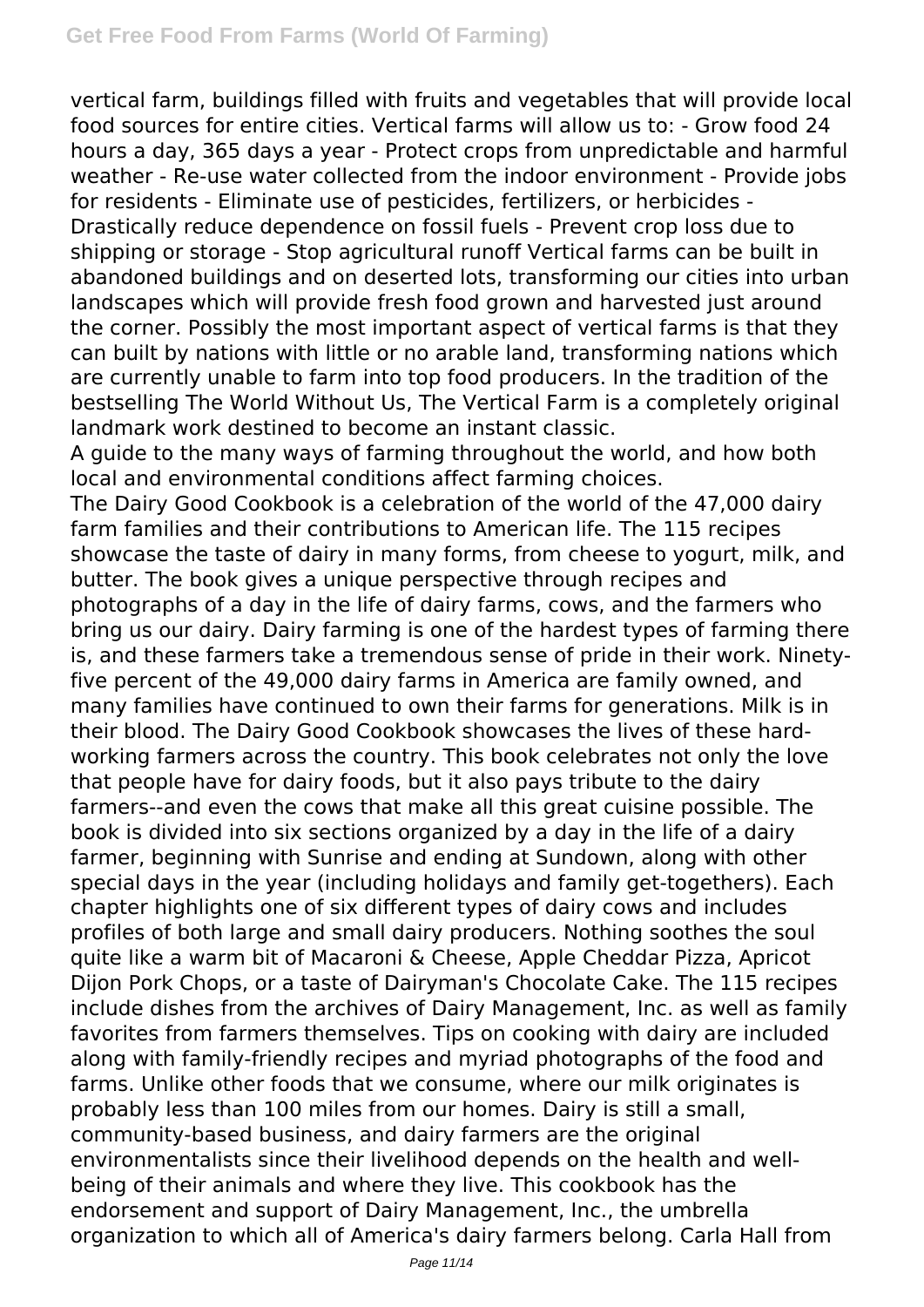The Chew has contributed the foreword, and it will be released in early June for National Dairy Month.

The new edition of this annual publication (previously published solely by IFOAM and FiBL) documents recent developments in global organic agriculture. It includes contributions from representatives of the organic sector from throughout the world and provides comprehensive organic farming statistics that cover surface area under organic management, numbers of farms and specific information about commodities and land use in organic systems. The book also contains information on the global market of the burgeoning organic sector, the latest developments in organic certification, standards and regulations, and insights into current status and emerging trends for organic agriculture by continent from the worlds foremost experts. For this edition, all statistical data and regional review chapters have been thoroughly updated. Completely new chapters on organic agriculture in the Pacific, on the International Task Force on Harmonization and Equivalence in Organic Agriculture and on organic aquaculture have been added. Published with IFOAM and FiBL Perilous Bounty Farms Around the World The Wonderful World of Food

Food from Farms

Food and Power in the Cold War Farms Race

### Chickenizing Farms and Food

*Introduces readers to the food produced from farms around the world. Documents the first year spent by the Harvard-graduate author with her new husband on their sustainable farm in the Adirondacks, describing how she withdrew from big-city life to be married in their barn loft, the difficult obstacles they faced attempting to provide a whole diet for one hundred locals, and the rewards of a physical-labor lifestyle.*

*Looks at farms and farming, and presents some of the different types of crops, animals, and materials that are produced on farms around the world. \* MOONBEAM GOLD AWARD \* \* GROWING GOOD KIDS AWARD FOR EXCELLENCE IN CHILDREN'S LITERATURE, AMERICAN HORTICULTURAL SOCIETY AND NATIONAL MASTER JUNIOR GARDENER PROGRAM \* Milk doesn't just appear in your refrigerator, nor do apples grow in the bowl on the kitchen counter. Before We Eat has been adopted by the USDA's Agriculture in the Classroom program. Before we eat, many people work very hard—planting grain, catching fish, tending farm animals, and filling crates of vegetables. With vibrant illustrations by Caldecott Medalist Mary Azarian, this book reminds us what must happen before food gets to our tables to nourish our bodies and spirits. This expanded edition of Before We Eat includes back-of-book features about school gardens and the national farm-to-school movement. Fountas & Pinnell Level L Feeding the World in the 21st Century*

*One Quarter Acre, Two French Farmers, and Enough Food to Feed the World*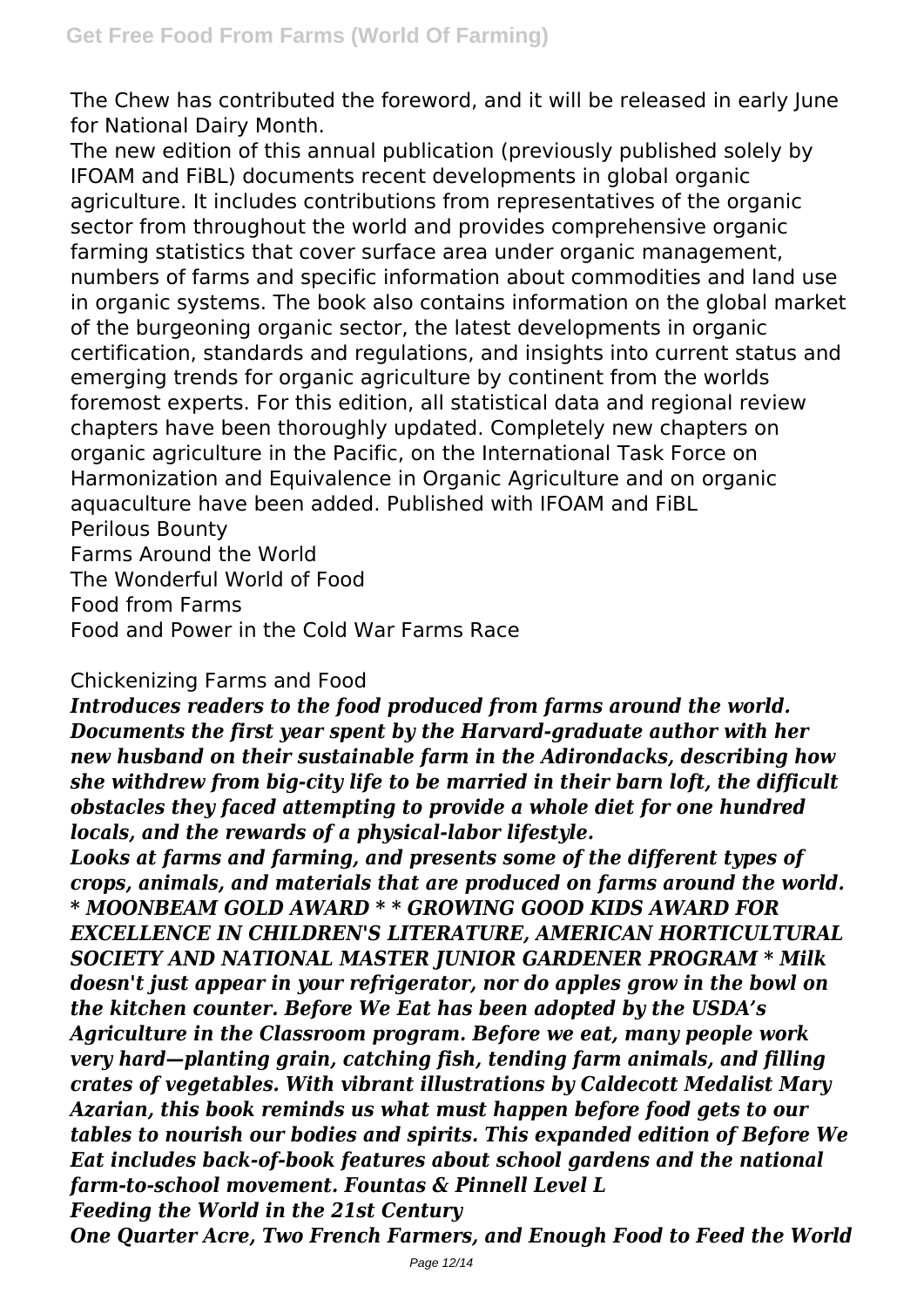#### *Farms & the World's Food Supply Miraculous Abundance How Industrial Meat Production Endangers Workers, Animals, and Consumers Tomorrow's Table From Farms to Incubators*

**Save the Planet:Local Farms and Sustainable Foods applies the NCTE/IRA Standards to science and social studies content. Each book sends the reader on a fact-finding mission, posing an initial challenge and concluding with questions and answers. Through engaging, interactive scenarios, learners can experiment with text prediction, purpose-driven research, and creative problem solving—all critical thinking skills—while learning about ways to care for our planet.**

**In this fascinating look at the race to secure the global food supply, environmental journalist and professor Amanda Little tells the defining story of the sustainable food revolution as she weaves together stories from the world's most creative and controversial innovators on the front lines of food science, agriculture, and climate change. Climate models show that global crop production will decline every decade for the rest of this century due to drought, heat, and flooding. Water supplies are in jeopardy. Meanwhile, the world's population is expected to grow another 30 percent by midcentury. So how, really, will we feed nine billion people sustainably in the coming decades? Amanda Little, a professor at Vanderbilt University and an award-winning journalist, spent three years traveling through a dozen countries and as many U.S. states in search of answers to this question. Her journey took her from an apple orchard in Wisconsin to a remote control organic farm in Shanghai, from Norwegian fish farms to famine-stricken regions of Ethiopia. The raise to reinvent the global food system is on, and the challenge is twofold: We must solve the existing problems of industrial agriculture while also preparing for the pressures ahead. Through her interviews and adventures with farmers, scientists, activists, and engineers, Little tells the fascinating story of human innovation and explores new and old approaches to food production while charting the growth of a movement that could redefine sustainable food on a grand scale. She meets small permaculture farmers and "Big Food" executives, botanists studying ancient superfoods and Kenyan farmers growing the country's first GMO corn. She travels to places that might seem irrelevant to the future of food yet surprisingly play a critical role--a California sewage plant, a U.S. Army research lab, even the inside of a monsoon cloud above Mumbai. Little asks tough questions: Can GMOs actually be good for the environment--and for us? Are we facing the end of animal meat? What will it take to eliminate harmful chemicals from farming? How can a clean, climate-resilient food supply become accessible to all? Throughout her journey, Little finds and shares a deeper understanding of the threats of climate change and encounters a sense of awe and optimism about the lessons of our past and the scope of human ingenuity.**

**Throughout the United States, people are increasingly concerned about where their food comes from, how it is produced, and how its production affects individuals and their communities. The answers to these questions reveal a complex web of interactions. While large, distant farms and multinational companies dominate at national and global levels, innovative programs including farmers' markets, farm-to-school initiatives, and agritourism are forging stronger connections between people and food at local and**